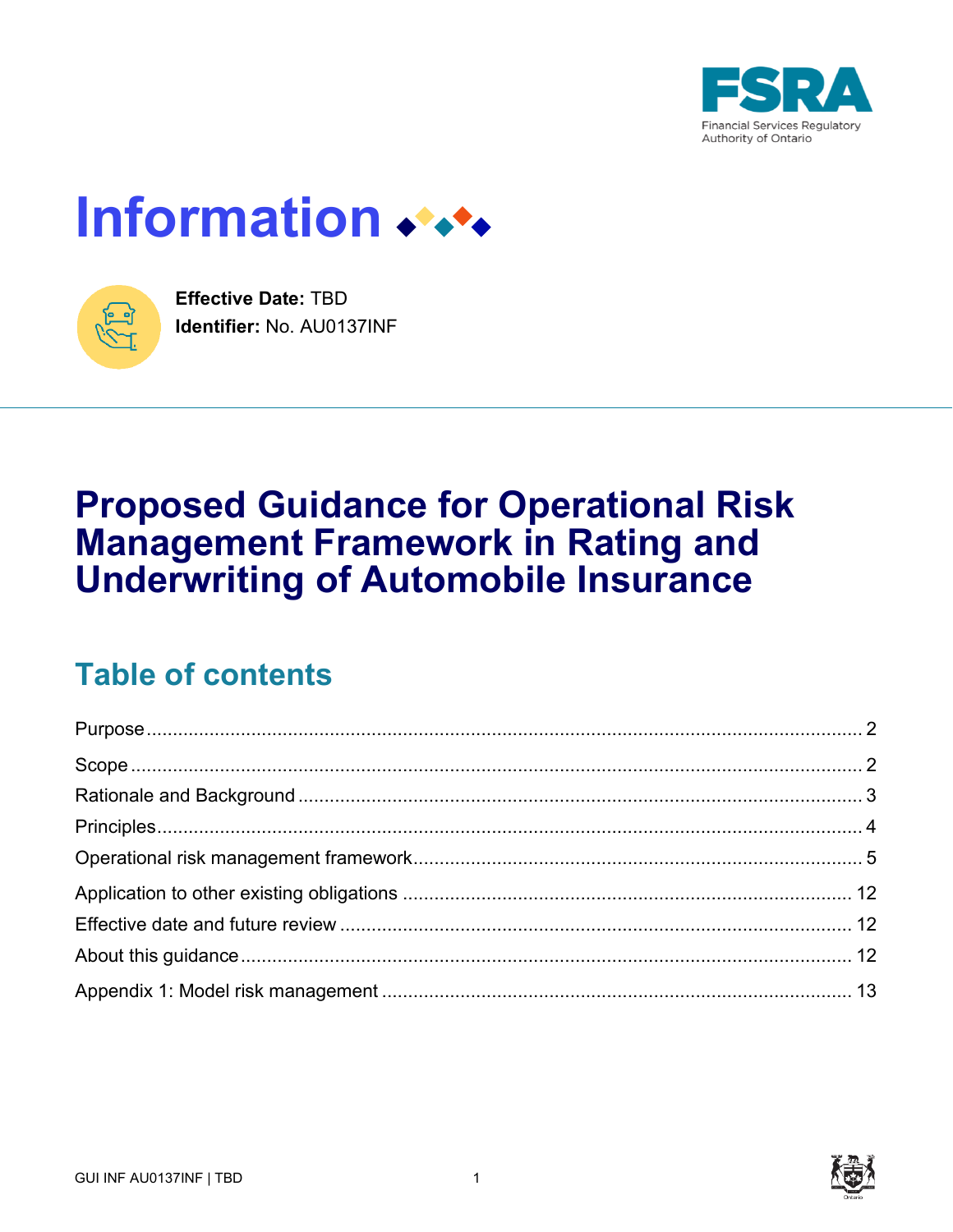

# <span id="page-1-0"></span>**Purpose**

This Guidance is intended to articulate foundational and sound practices for operational risk management (ORM) in the rating and underwriting of automobile insurance.

Application of this Guidance will promote just, reasonable, and accurate rates charged to consumers. It will also support fair treatment for consumers engaged in the underwriting process.

The level of implementation/adoption of this Guidance should be interpreted with a proportionality principle commensurate with the nature (including business model), size, complexity and risk profile of the insurer.

#### **Note for Consultation:**

#### **Strategy for Reforming Regulation of Auto Insurance Rates and Underwriting**

FSRA's proposed priorities for 2022-23<sup>1</sup> include the implementation of a strategy for reforming the regulation of auto insurance rates and underwriting. The purpose of this Guidance aligns with the target outcomes of FSRA's overall priority, particularly fair treatment of consumers through FSRA guidance and a new supervisory framework for rate regulation.

# <span id="page-1-1"></span>**Scope**

This Guidance affects insurance companies writing automobile insurance in Ontario.<sup>2</sup>

<sup>1</sup> [FSRA 2022-23 Statement of Priorities \(fsrao.ca\)](https://www.fsrao.ca/media/4656/download)



 $\texttt{^{2} FSRA}$  acknowledges how the outlined foundational and sound practices may be applied across different  $\texttt{[1]}$ products/business lines, or implemented at the enterprise-level by P&C insurers.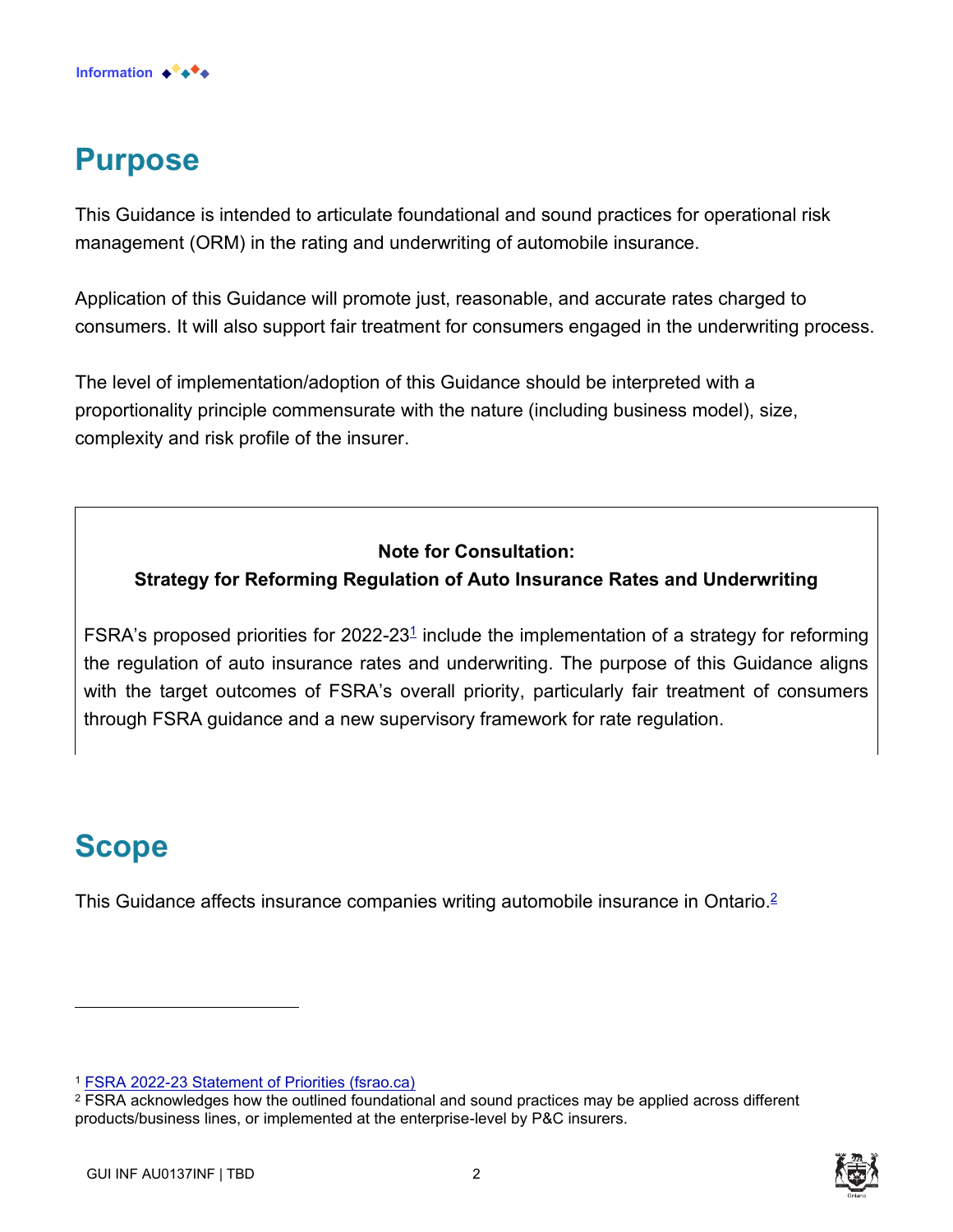# <span id="page-2-0"></span>**Rationale and background**

Through targeted consultations with auto insurers and analysis of information collected during the review of rate filings, FSRA has identified gaps in operational risk management and model governance practices in the industry. Examples include:

- Lack of robust three lines of defence, governance and control throughout the model lifecycle (e.g. missing independent second line for model review or model approval function), which may lead to customers being priced inaccurately
- Lack of process to understand the impact to individual customers from the use of models, including machine learning models, which may lead to unfair discrimination and constitute a contravention of Regulation 7/00 *Unfair or Deceptive Acts or Practices* ("**UDAP Regulation"**)
- Lack of operational risk management process to identify, mitigate and report underwriting and/or rating errors<sup>3</sup>, which may lead to undetected errors and incorrect premiums charged to consumers

FSRA has identified sound operational risk management practices through jurisdictional scans and stakeholder consultation $4$  as a mechanism to address the gaps.

Identifying and promoting sound operational risk management practices achieves FSRA's statutory objects,<sup>5</sup> including:



 $\rm ^3$  FSRA is developing a Guidance to set out regulatory requirements and compliance expectations to auto insurers regarding the regulatory reporting and resolution of rating and underwriting errors.

<sup>4</sup> Sound Operational risk management practices identified in this Guidance are consistent with those promulgated by the Committee of Sponsoring Organizations [\(COSO\)](https://www.coso.org/Pages/default.aspx) and International Organization for Standardization [\(ISO\)](https://www.iso.org/home.html) and with guidelines set out by Office of the Superintendent of Financial institutions [\(OSFI\)](https://www.osfi-bsif.gc.ca/Eng/Pages/default.aspx) (namely B-10). Model risk management practices outlined in appendix 1 are consistent with OSFI guidelines E-23 and E-25.

<sup>&</sup>lt;sup>5</sup> FSRA Objects (see section 3): https://www.ontario.ca/laws/statute/16f37#BK4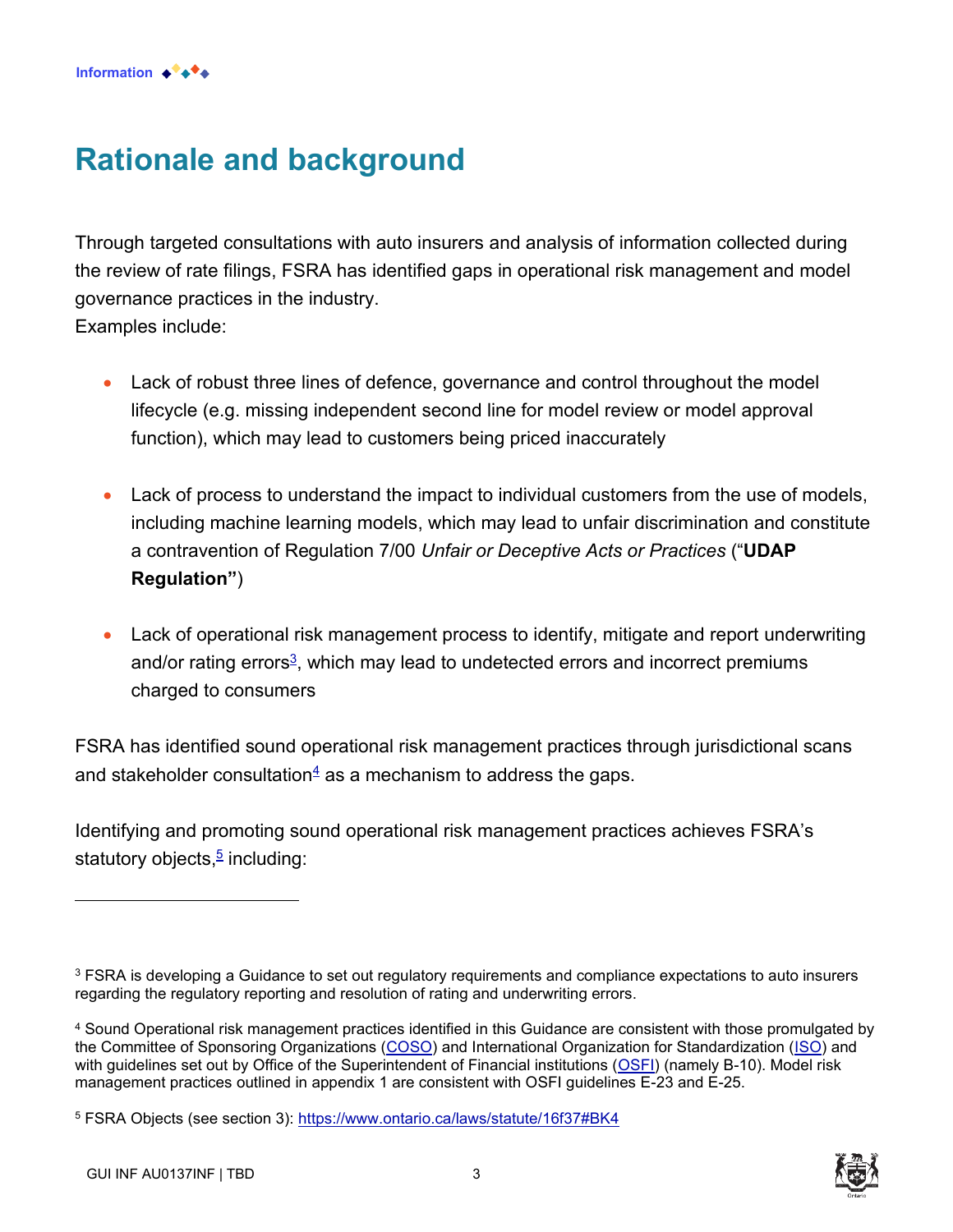

- to contribute to public confidence in the regulated sectors
- to monitor and evaluate developments and trends in the regulated sectors
- to promote high standards of business conduct
- to protect the rights and interests of consumers
- to foster strong, sustainable, competitive and innovative financial services sectors

### **Improved compliance**

FSRA anticipates that adopting the ORM framework will assist insurers in complying with applicable *Insurance Act* and *Automobile Insurance Rate Stabilization Act* requirements, including by avoiding unintended contraventions of s. 439 of the *Insurance Act* as it relates to paragraphs (3) and (11) of s. 1 and paragraph (5) of s. 2(1) of the UDAP Regulation. $^\mathfrak{G}$ 

### <span id="page-3-0"></span>**Principles**

FSRA's [Rate Regulation Principles](https://www.fsrao.ca/industry/auto-insurance-sector/guidance/standard-filing#appendix1) are foundational to its approach to auto insurance rate regulation and have been central to the design of this guidance. In developing a principles-based and outcomes focused approach to managing operational risk in rating and underwriting, FSRA was guided by all six principles with a particular emphasis on *Consumer Focus.*

Paragraph (5) of s. 2(1) of the UDAP Regulation prescribes as an unfair or deceptive act or practice, "When [an insurer, officer, employee or agent of an insurer or a broker] applies any information or other factor in a prohibited manner on receiving a request for a quotation for automobile insurance, a request for an application to apply for automobile insurance, an application for automobile insurance or in connection with an offer to renew an existing contract of automobile insurance."



 $^6$  Paragraph (3) of s. 1 of the UDAP Regulation prescribes as an unfair or deceptive act or practice, "any unfair discrimination in any rate or schedule of rates between risks in Ontario of essentially the same physical hazards in the same territorial classification."

Paragraph (11) of s. 1 of the UDAP Regulation prescribes as an unfair or deceptive act or practice, "when rating a person or a vehicle as an insurance risk for the purpose of determining the premium payable for a policy of automobile insurance, misclassifying the person or vehicle under the risk classification system used by the insurer or that the insurer is required by law to use."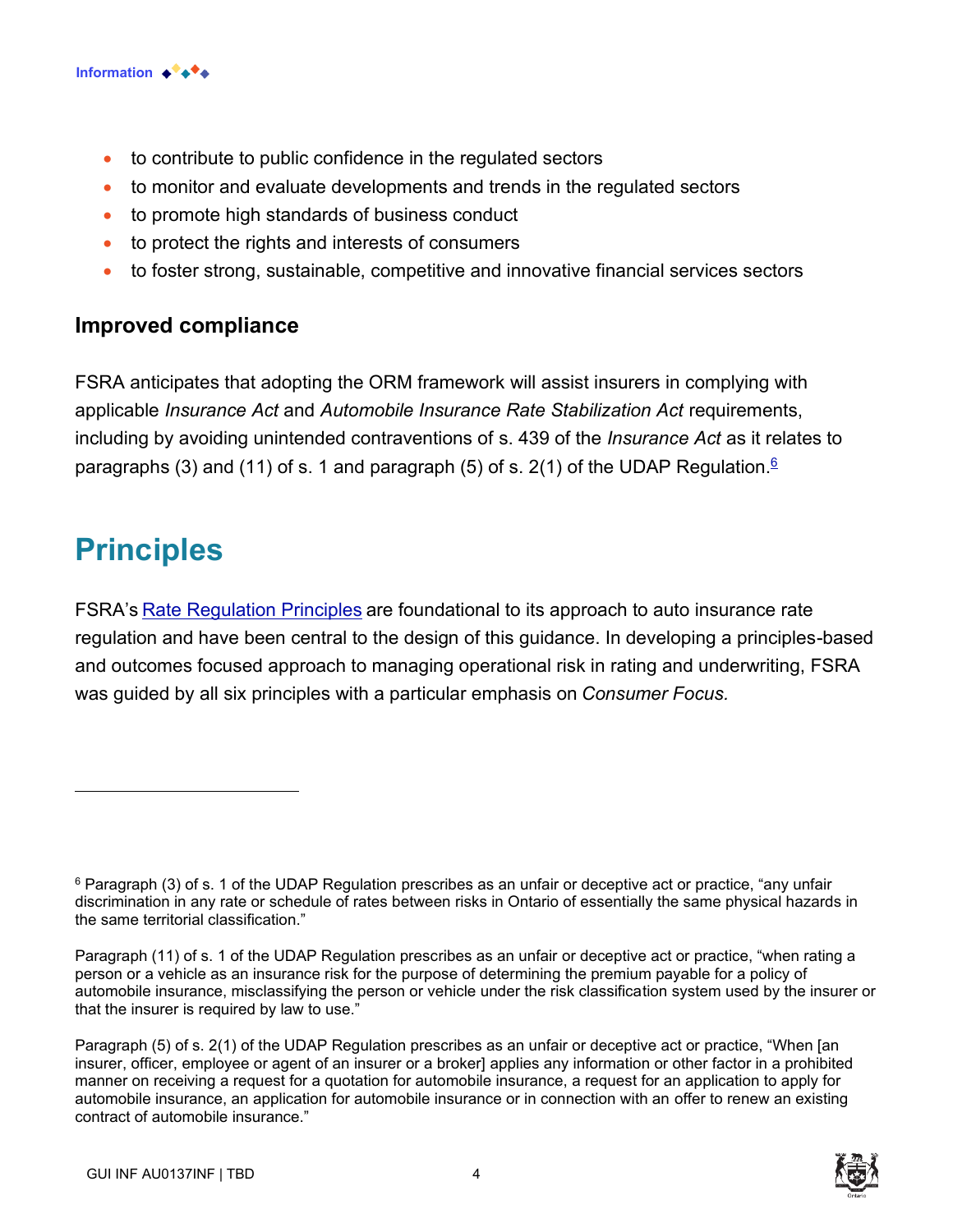# <span id="page-4-0"></span>**Operational risk management framework**

### **Operational risk defined and other terminology**

Operational risk is defined as the risk of loss resulting from inadequate or failed internal processes, people and systems or from external events. FSRA's concerns about operational risk are driven by the negative consumer outcomes and breaches of applicable law that can occur if operational risk, including model risk, is not well managed. For these types of risks, the focus is on ensuring appropriate governance and controls are in place to identify and manage risks, rather than managing every activity in detail. It is FSRA's view that rating and underwriting activities are subject to operational risks that can be managed in a similar manner.

As such, for the purposes of this Guidance:

- The term "ORM" refers specifically to operational risk management for auto insurance rating and underwriting activities.
- The term "ORM framework" refers to the policies, procedures, and any related documents that outline how the company manages its operational risk in its auto insurance rating and underwriting activities.
- The term "Senior Management" refers to the insurer's Senior Management, including the Chief Executive Officer, the Chief Financial Officer, the Chief Risk Officer, Chief Compliance Officer, the Executives responsible for rating and underwriting, and any other employee formally identified by the insurer's Board of Directors.

### **The operational risk management cycle**

Managing operational risk in an insurer's processes generally follows a consistent cycle, termed here as the ORM cycle. This section outlines the ORM cycle and associated steps observed by FSRA that should be taken to manage an operational risk in rating/underwriting, including specific considerations.

**1) Risk identification:** An insurer's ORM framework should outline how it will ensure that operational risks are identified in a timely manner. The specific tools used to identify operational risk will depend on a range of relevant factors, particularly the nature

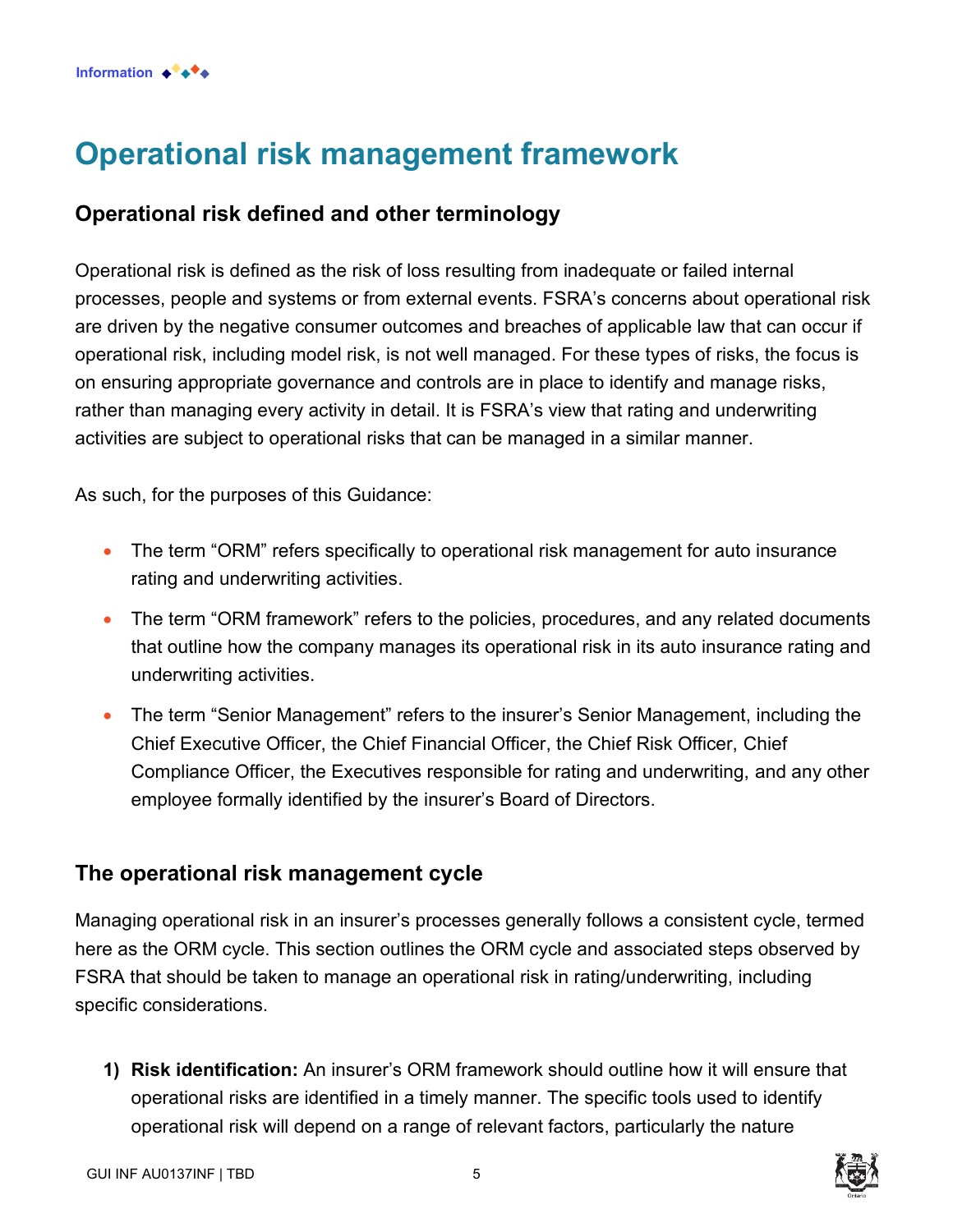(including business model), size, complexity and risk profile of the insurer – examples of identification tools include surveys, workshops, registers, and questionnaires.

- **2) Risk assessment:** An insurer's ORM framework should outline how it will assess the materiality of identified operational risks in a consistent manner. The insurer should be able to articulate its inherent and residual risk, where inherent risk is defined as the risk level prior to accounting for existing controls or risk responses and residual risk is defined as the risk level after taking into account existing controls/responses.
- **3) Risk prioritization and mitigation:** Based on the risk level identified through the assessment process, the insurer can rank any new risk against its pre-existing risks for prioritization purposes and, therefore, can determine how the risk should be managed (e.g. accept, reduce, share, avoid). The insurer's ORM framework should outline the processes and controls by which risks are prioritized and managed.
- **4) Risk monitoring and reporting:** An insurer's ORM framework should outline how it will monitor risks being managed, how it will report risk levels to relevant stakeholders, and how it will address risks that fall outside acceptable levels. When a risk falls outside acceptable levels, the insurer's ORM framework should outline how action plans will be established to bring risks within acceptable levels, including appropriate escalations – if needed, to the Senior Management and Board of Directors.

The ORM Cycle should occur on an on-going basis for existing processes and on an ad-hoc basis as required for new product introductions, projects or changes contemplated to existing products and processes. On a periodic basis, the insurer should also review all high-risk areas (even those that are appropriately mitigated within acceptable levels) in order to have a full understanding of all the significant risks.

### **Operational risk management foundational practices**

FSRA has observed that, for the ORM cycle to be applied effectively to address the risks in rating/underwriting, the ORM Framework should, at a minimum, include the following foundational practices:

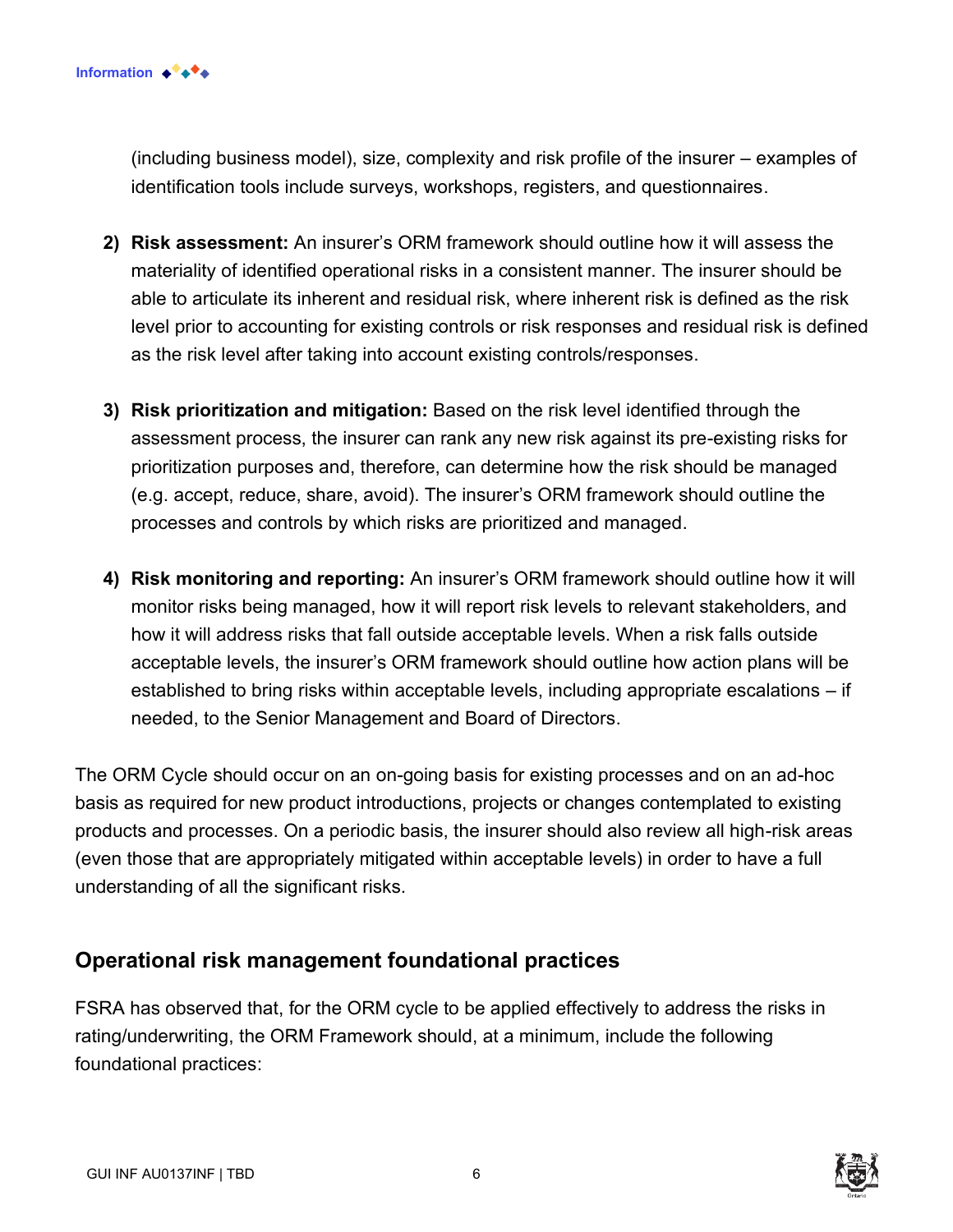

- **1)** define an operational risk appetite specific for rating and underwriting of automobile insurance
- **2)** clearly define roles and responsibilities with robust accountability mechanisms
- **3)** have data governance in place
- **4)** maintain ORM frameworks on an on-going basis

Each of these foundational practices are outlined below.

#### **1) Defining operational risk appetite for rating and underwriting**

To ensure that operational risks are managed in a consistent manner throughout the organization over time, insurers should develop and maintain a comprehensive risk appetite statement for operational risks in rating and underwriting of automobile insurance. The risk appetite is a statement or series of statements that describes the entity's attitude towards risk taking. More specifically, it articulates the nature and types of operational risk that the insurer is willing or expected to assume in order to achieve its business objectives.

The operational risk appetite statement should be succinct, clear, and include a measurable component (limits/thresholds). The purpose of having a measurable component is to indicate the level of operational risk that is considered acceptable within the insurer. The limits/thresholds may also serve to indicate the level at which operational risk events, near misses, or cumulative patterns, are considered necessary for escalation to Senior Management (in some cases, separate reporting thresholds may be established).

In formulating a risk appetite statement, insurers may consider elements such as: changes in the external environment; material changes in business or activity volumes; the quality of the control environment; the effectiveness of risk management or mitigation strategies; the insurer's operational risk event experience; and the frequency, volume or nature of risk appetite limit/threshold breaches.

In the case of insurers with lower operational risk profiles, risk appetite can be evidenced by the use of reporting/escalation thresholds for material operational risk events.

#### **2) Clearly defined roles, responsibilities, and accountability mechanisms**

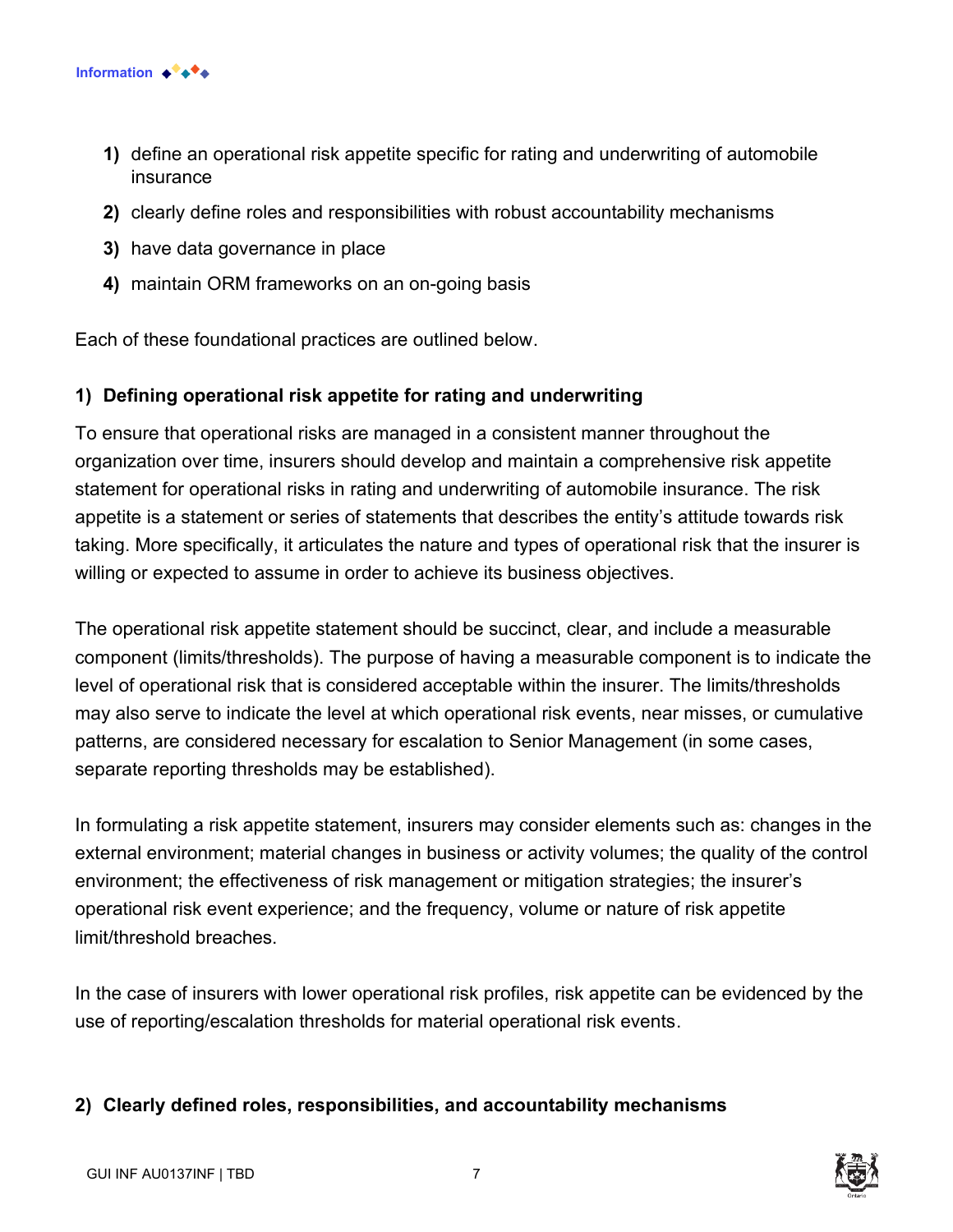For an operational risk management framework to be effective, it is essential that all participating stakeholders and their respective responsibilities are clearly documented and defined, and that adequate accountability mechanisms are established. In order to achieve these outcomes, an appropriate governance structure and a Three Lines of Defence model, explained below, should be implemented.

#### **Governance structure**

To instill a strong, organization-wide risk management culture, the Board of Directors and Senior Management should play an active role. As the stakeholder ultimately responsible for the activities of an insurer, the Board of Directors should therefore also have responsibility for the insurer's ORM framework.

This includes ensuring it has a sound understanding of the insurer's operational risks and whether the ORM framework is operating as expected, including ensuring that independent risk management functions exist and are effective.

Senior Management should be responsible for establishing and maintaining the policies and processes that operationalize the ORM framework, embedding appropriate accountability mechanisms, such as the Three Lines of Defence model discussed below, throughout the organization. Issues should be escalated to the Board of Directors and Senior Management when necessary.

#### **Three lines of defence**

Appropriate accountability in the management of operational risk is essential. A "three lines of defence" structure is one way to achieve such accountability. For illustrative purposes, the roles and responsibilities of each of the three lines are described below. In determining what is considered an appropriately robust structure, insurers may consider factors such as size, ownership structure, complexity of operations, corporate strategy, and risk profile.

#### **First line of defence**

The business line – the first line of defence – has ownership of risk whereby it acknowledges and manages the inherent and residual operational risk that it incurs in conducting its activities. The first line of defence is responsible for the ORM lifecycle as per the insurer's ORM framework,

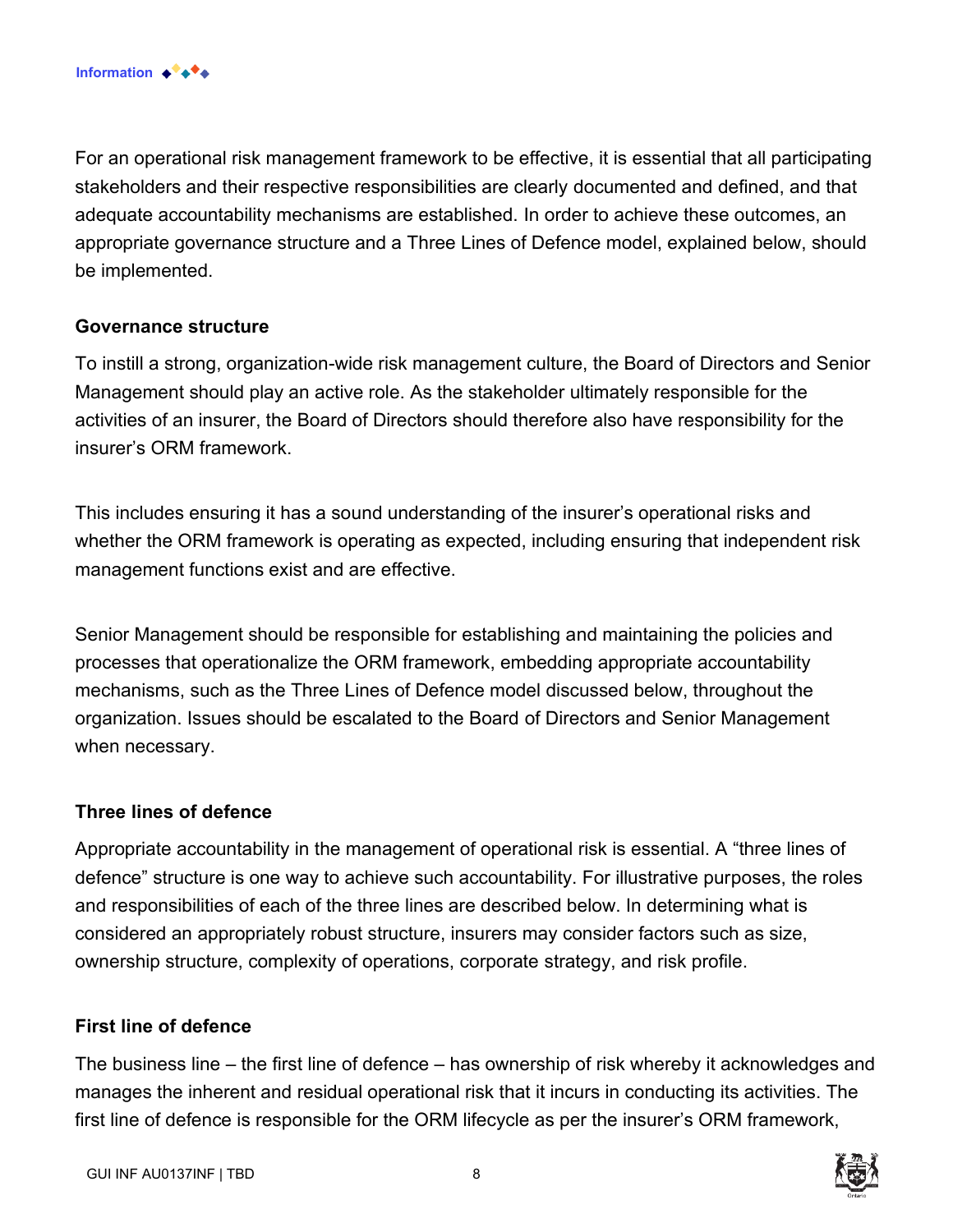including following its Risk Appetite, policies / processes, reporting, monitoring, etc. The first line of defence may develop a compliance or quality assurance process to assist it in fulfilling its risk ownership responsibilities.

#### **Second line of defence**

The second line is an independent function that should provide an effective challenge and oversight of first line's activities, ensuring that operational risk is properly managed and within the insurer's risk appetite. Second line's review should include, at a minimum, a review of:

- **Reproducibility:** The second line should be able to understand first line's processes and procedures and independently trace the first line's decision-making. This necessarily implies that first line should have current, accurate, and complete documentation that can be reviewed by the second line.
- **Soundness:** The second line should provide an objective and independent review of whether the first line's management of operational risk is conceptually sound. If the second line considers the first line's management of operational risk inadequate or incomplete, then feedback should be provided on how findings can be remediated.

#### **Third line of defence**

The third line of defence is administered by the internal audit function, providing independent assurance to the Board of Directors and Senior Management on the effectiveness of the insurer's ORM framework with respect to rating and underwriting.

The third line of defence should be separate and independent from both the first and second lines of defence and provide an objective review and testing of the insurer's ORM controls, processes, systems, and of the effectiveness of the first and second line of defence functions.

The third line of defence is best placed to observe and review ORM more generally within the context of the insurer's overall risk management and corporate governance functions. Objective review and testing coverage should be sufficient in scope to verify that the ORM framework has been implemented as intended and is functioning effectively.

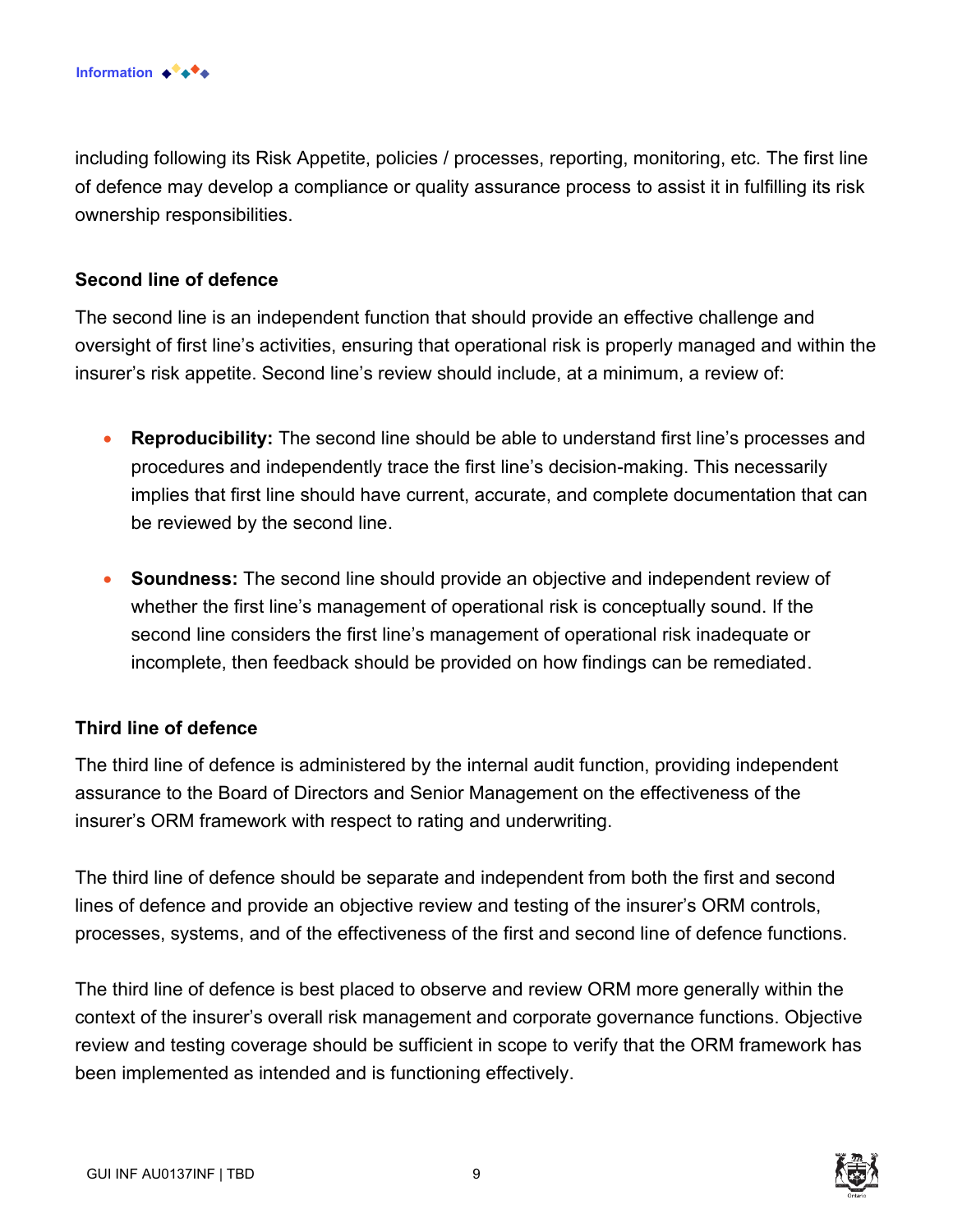

#### **3) Having data governance in place**

Effective decision-making is contingent on the quality of data. An insurer's ORM framework should outline how its data governance practices apply in its ORM practices, ensuring that data used is appropriate, accurate, complete, and timely. This should include items such as:

- **Data quality assessments**: Insurers should identify characteristics that data should possess in order to produce credible estimates and then, based on their criteria, verify their data through fitness for use assessments. Data quality should be monitored on a regular basis to ensure fitness of use.
- **Identification of data problems/opportunities**: Timely identification and resolution of problems, including opportunities for making improvements in data processes, with a goal to increasing the quality of existing and future data.
- **Identification of data limitations**: Insurers should identify all known limitations in their data and consider items such as why, despite limitations, the data is appropriate for use, special monitoring considerations for such data, etc.
- **Data ownership**: In addition to characteristics regarding data, it is critical that each data source used has a designated owner to instill accountability for data quality.

#### **4) Maintenance of the operational risk management framework**

Maintenance of the ORM framework is important not only from an auditability standpoint but also for business continuity purposes, i.e., to enable sustainable operation in the long-term. The review functions play an essential role in identifying opportunities for improvement in the ORM framework.

Sound practices observed by FSRA include:

• **Training:** Implementing and maintaining an ORM framework will require a thorough understanding from staff of their roles and responsibilities. Insurers should outline in their ORM frameworks the policies/processes used to ensure that staff are adequately trained on an on-going basis. The ORM framework should also outline how it reviews the adequacy of its training processes.



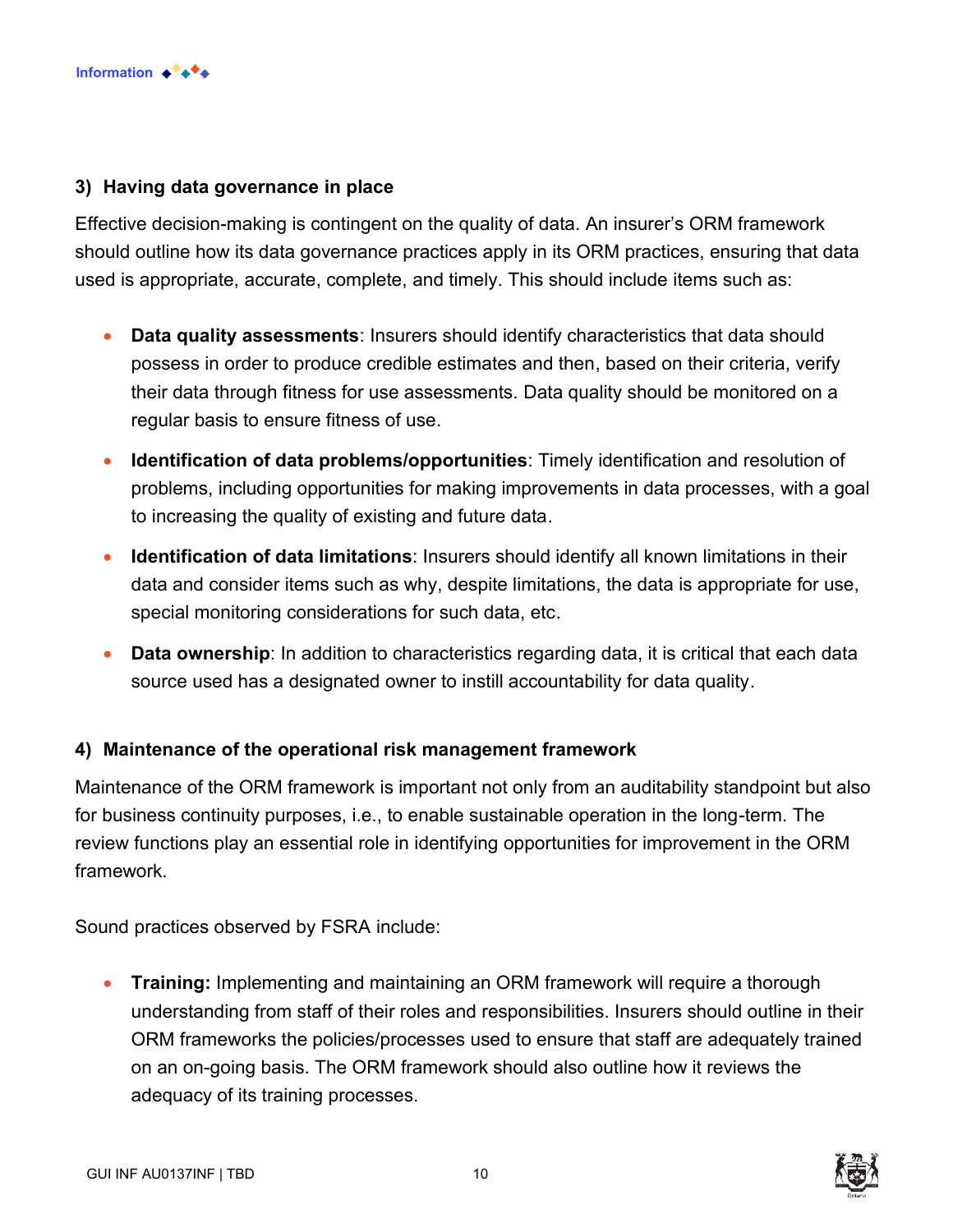- **Documentation:** Insurers should ensure that they have current, accurate, and complete documentation of their entire ORM framework. This includes items/documents such as a risk registry, risk appetite statements, model risk management policies, model documentation, key decisions, process documentation, interactions between the three lines of defence, use of key risk indicators, etc. Insurers should also ensure they log the materialization of any operational risks or near misses as well as any exercises used to learn from these events, e.g. root cause analysis. Any information relevant to the creation and maintenance of the ORM framework and in decision-making throughout the ORM lifecycle should be documented.
- **Periodic reviews:** Changes in operational, market, or other conditions may render certain policies, processes, or other elements inadequate, thereby requiring revision. An insurer's ORM framework should outline how it would monitor the appropriateness of all elements of its framework and, if deemed necessary, how the insurer would adjust them. This includes but is not limited to training, documentation, risk appetite statement, and governance structures.

### **Model risk management**

The heavily quantitative nature of models $^7$  allows them to be managed more precisely than traditional operational risks while also posing additional risks due to their complexity. These risks are particularly pronounced in advanced analytical techniques used in rating and underwriting, such as machine learning and artificial intelligence, and also pose risks in interpretability and explainability. FSRA has outlined how ORM practices may be applied for model risk management in Appendix 1.

<span id="page-10-0"></span><sup>7</sup> A model generally refers to a methodology, system, and/or approach that applies mathematical/statistical/actuarial techniques as well as theoretical and (professional) judgmental assumptions (including but not limited to actuarial assumptions) to process input data in order to generate quantitative estimates.

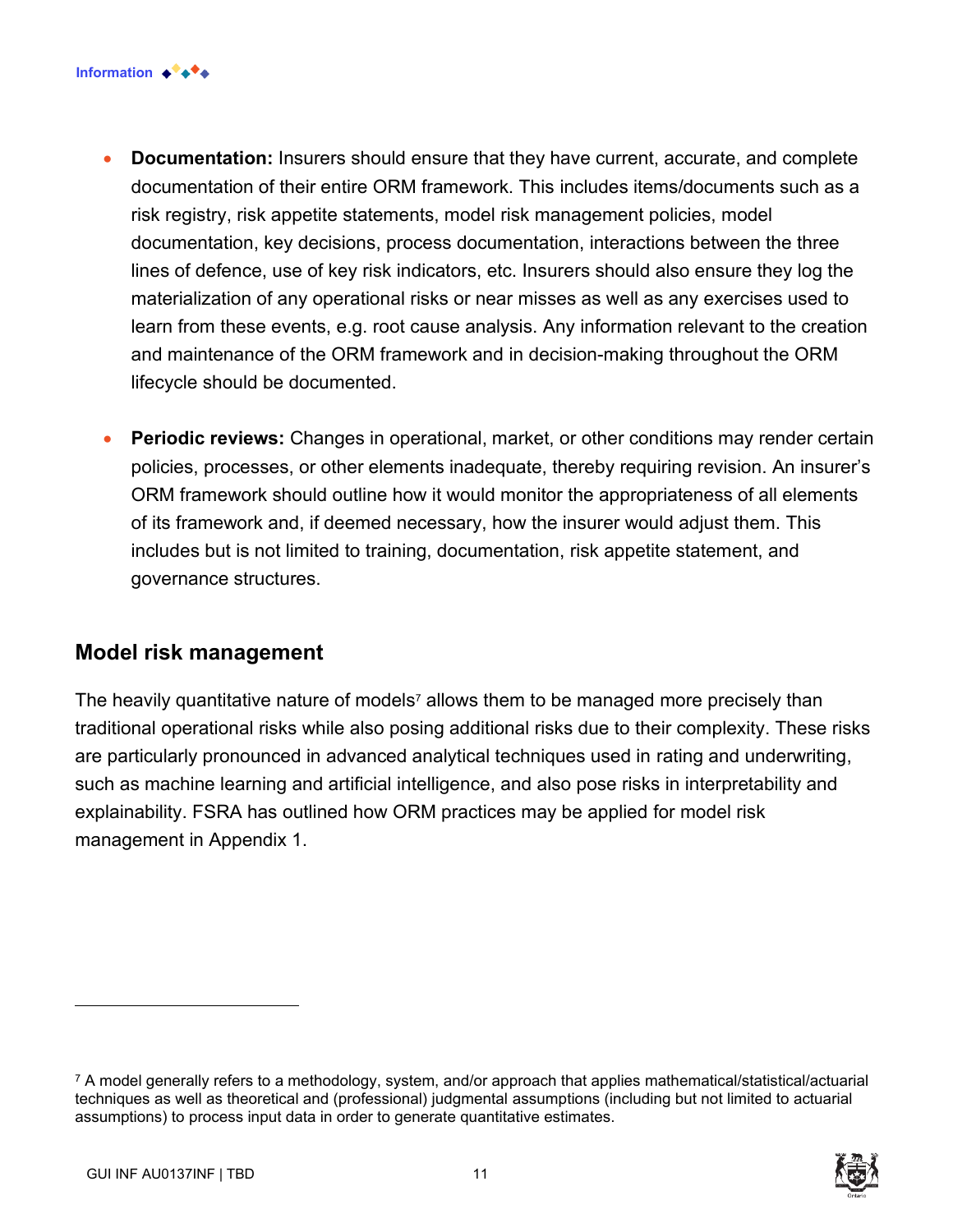# **Application to other existing obligations**

Other areas in which these ORM practices may be applied include, but are not limited to:

- **Third-party products and services:** Insurers may decide to use third-party data, use tools created by external parties, or hire a third-party to completely develop products for its own use. Working with third-parties poses additional risks and insurers should take reasonable measures to ensure oversight of use of third-party data or services. Insurers shall retain their regulatory obligations and, therefore, insurers, not vendors, hold ultimate accountability for consumer outcomes.
- **Protection of personal information:** Insurers face various obligations from a confidentiality and privacy standpoint, e.g. the Federal government's *Personal Information Protection and Electronic Documents Act (PIPEDA)* and the proposed *Consumer Privacy Protection Act* through the pending Bill C-11. Applying practices such as a Three Lines of Defence structure can assist insurers in complying with these obligations.

### <span id="page-11-0"></span>**Effective date and future review**

This Guidance became effective on **TBD** and will be reviewed no later than **TBD.** 

# <span id="page-11-1"></span>**About this guidance**

This document is consistent with [FSRA's Guidance Framework.](https://www.fsrao.ca/regulation/guidance/fsra-guidance-framework) As Information Guidance, it describes FSRA's views on certain topics without creating new compliance obligations for regulated persons.

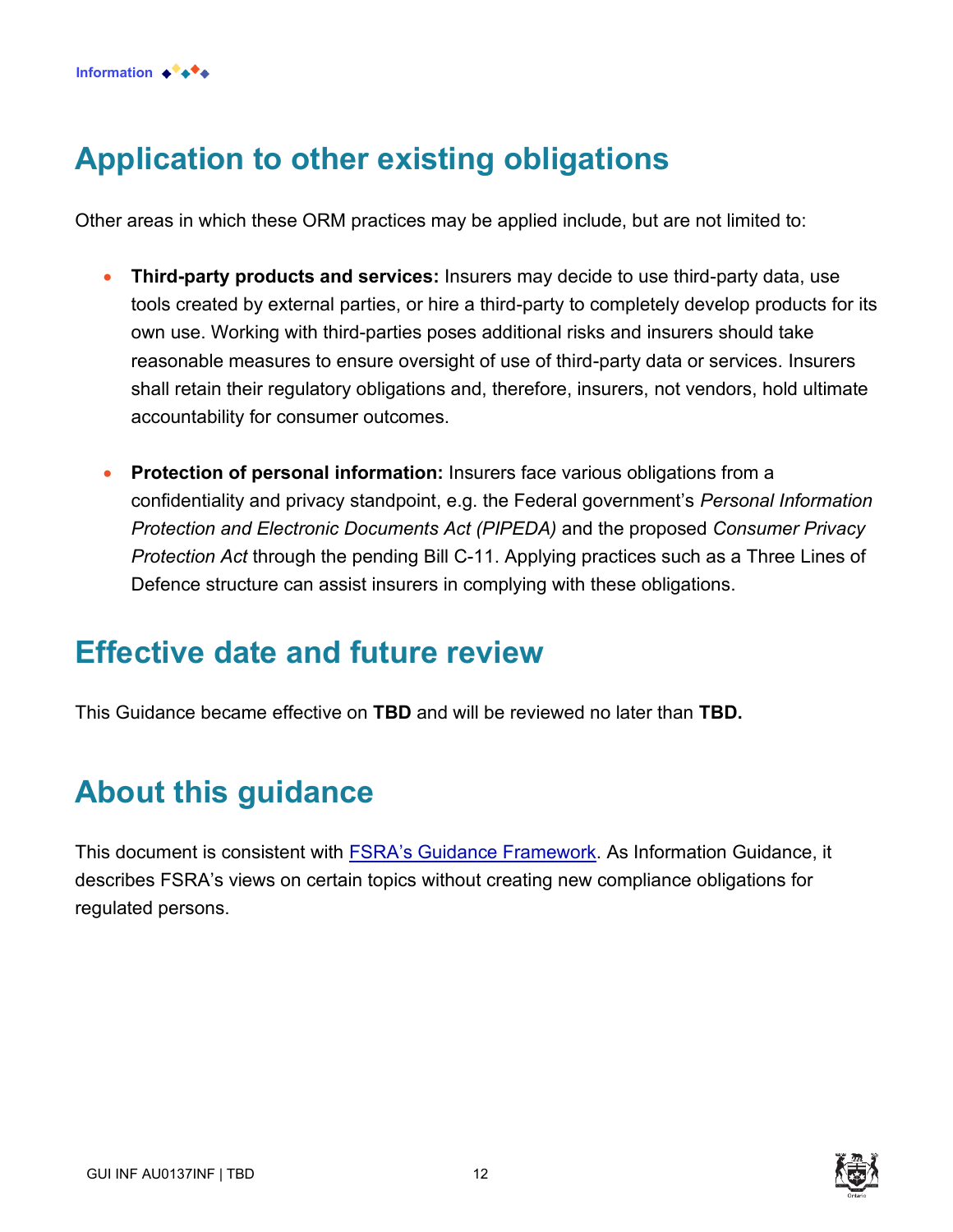# <span id="page-12-0"></span>**Appendix 1: Model risk management**

This appendix outlines foundational and sound practices specific to managing models used in:

- **Ratemaking**: Any model used in the process of estimating future costs associated with the transfer of risk in insurance or other risk-transfer mechanisms.<sup><u>8</u></sup> This includes estimation of future costs in total as well as by the underlying levels that comprise the estimate of future cost.
- **Risk classification systems**: Any model used to assign risks to groups based upon the expected future cost or benefit of the coverage or services to be provided.
- **Underwriting**: Any model used to determine whether a risk should be written, renewed, or canceled

### **Applying the operational risk management cycle to managing model risk**

FSRA has observed how the principles-based nature of ORM practices can be applied effectively in Model Risk Management (MRM). When insurers establish and maintain an effective internal ORM framework, including controls such as the Three Lines of Defence model, this minimizes the risk that models are not developed and implemented in a fair and sound manner.

FSRA acknowledges insurers may already have standalone Model Risk Management frameworks. These practices should be adopted in a proportionality principle, considering materiality of the models, as well as the size and complexity of the insurer.

#### **Risk identification**

The development of any model should be addressed by the insurer's ORM framework. Insurers should have a model inventory, enabling a comprehensive view of all models being used by the insurer.



<sup>&</sup>lt;sup>8</sup> Definition source: <u>http://www.actuarialstandardsboard.org/asops/propertycasualty-ratemaking/</u>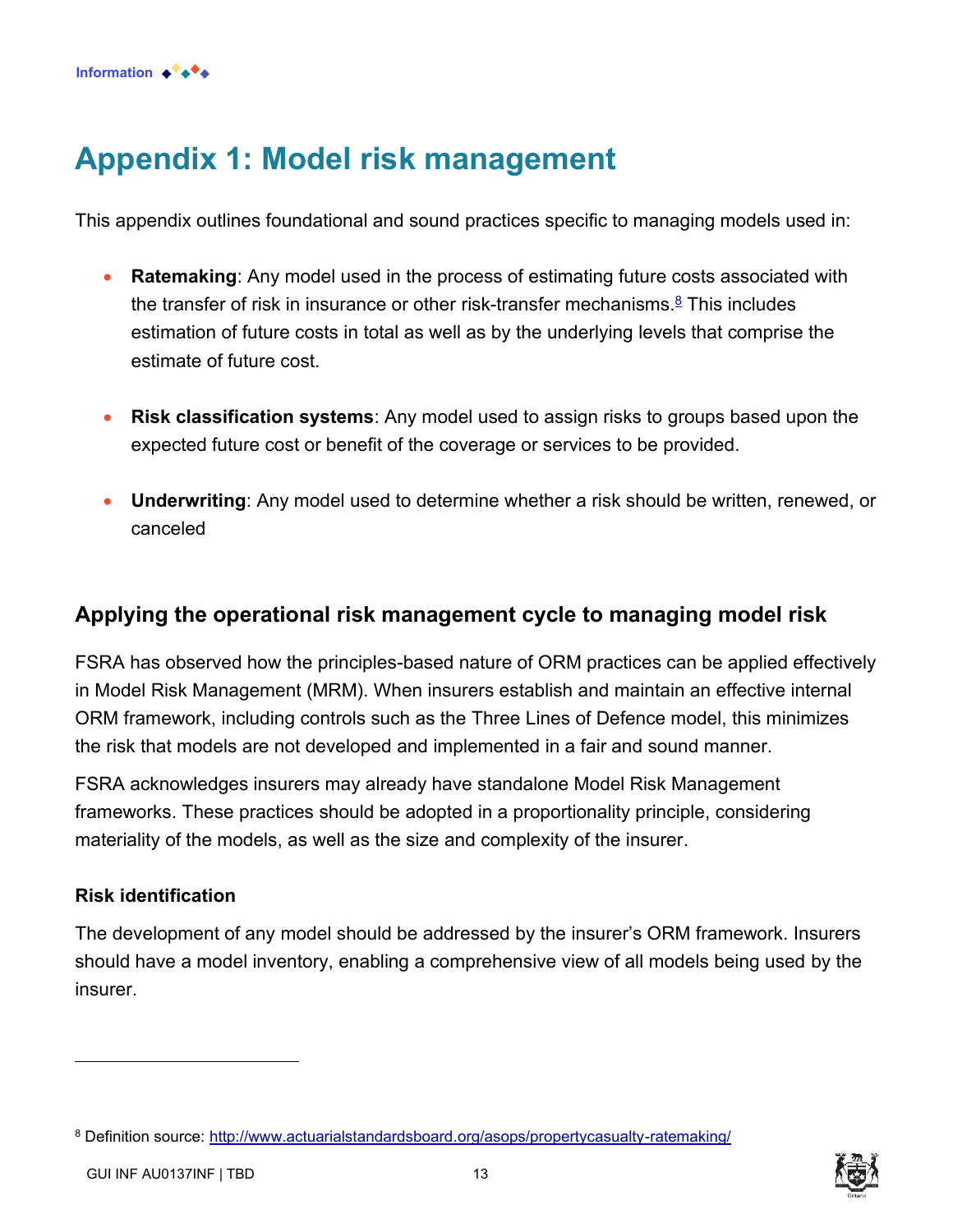#### **Risk assessment**

For each model identified, the insurer should assess the operational processes/controls in place used to manage model risk. Going through this exercise will allow the insurer to articulate the inherent operational risk in its modeling activities and the quality of risk management applied, from which it can assess the residual operational risk.

When an insurer has strong operational processes/controls in place then it should be able to mitigate the following model risks throughout the modelling process:

- **Inputs:** Data issues such as inaccurate, inappropriate, insufficient, incomplete data, and misuse and/or misunderstanding of data
- **Processing/computation:** Model development issues such as flawed hypotheses and/or assumptions/judgment, inappropriate specifications, coding or calculation errors, unstable models, etc.
- **Outputs:** Model implementation and monitoring issues such as inappropriate, improper or unintended usage, erroneous implementation (e.g. rating errors), misinterpretation of the model results, and inadequate monitoring and/or controls

By understanding whether controls in place are adequate and whether they are being effectively applied, the insurer can then decide how to deal with an identified risk.

#### **Risk prioritization and mitigation**

An insurer can determine how a risk should be managed based on the level of risk determined through assessment. If this process differs for models, then it should be specifically addressed in the insurer's ORM framework.

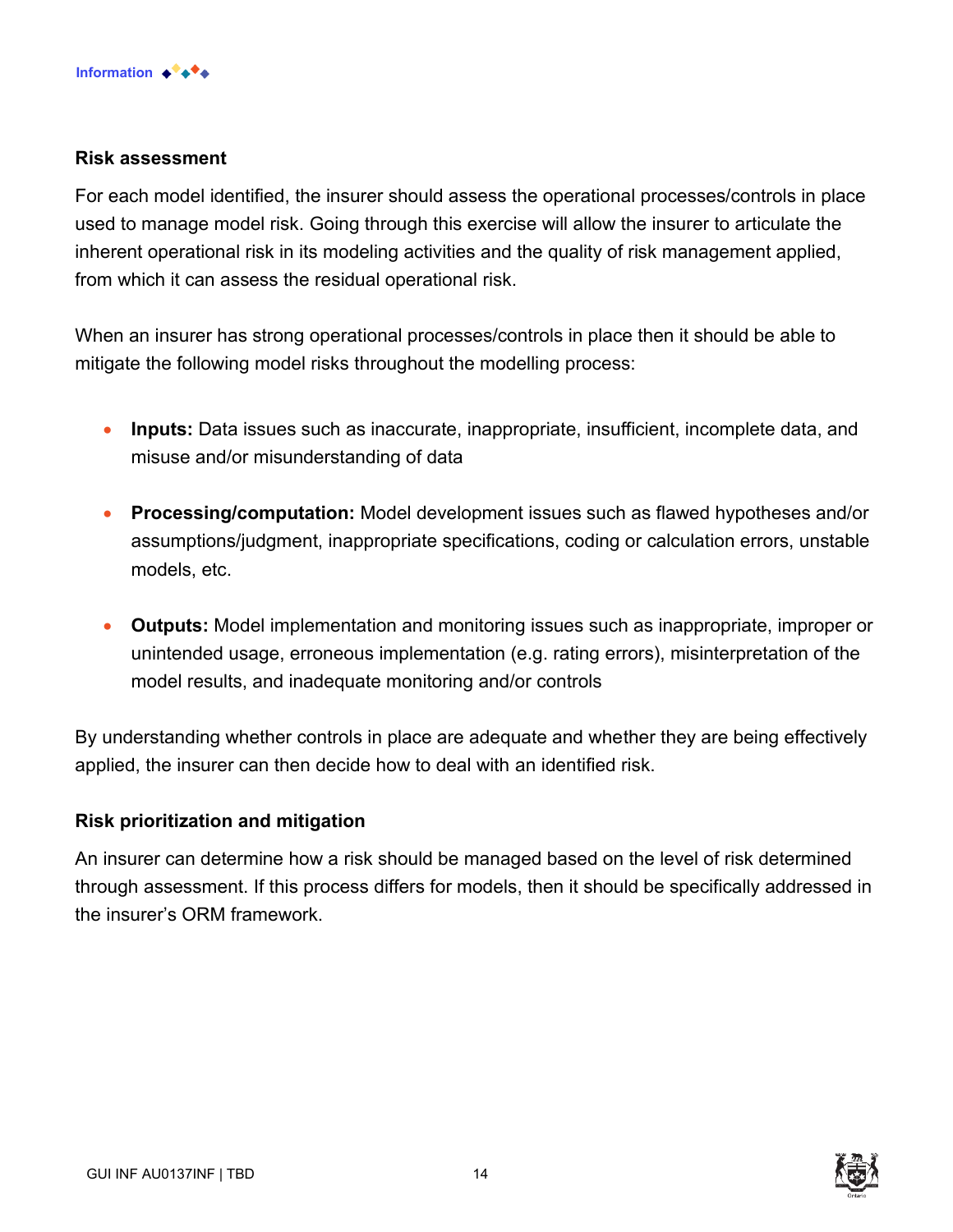#### **Risk monitoring and reporting**

Monitoring and reporting processes $^\mathrm{g}$  enable insurers to identify whether the operational risk posed by a model remains within acceptable risk levels and whether the escalation of an issue is necessary, e.g., to the Senior Management and Board of Directors.

### **Model risk management foundational practices**

FSRA expects Model Risk Management should, at a minimum, include:

- **1)** clearly defined model materiality
- **2)** three lines of defence being applied throughout the model lifecycle
- **3)** model approval function
- **4)** process to assess model fairness

#### **1) Clearly defined model materiality**

The insurer's ORM framework should outline a process to assess and classify the materiality of models, e.g. complexity of model and financial impact, and also outline a governance structure depending on the model materiality. Both quantitative and qualitative measures when possible should be considered.

The degree of governance/control in place for each step of Model Lifecycle should at least be commensurate to the model's materiality.

### **2) Three lines of defence being applied throughout the model lifecycle**

Roles of three lines of defence in model risk management include the following:

 $^9$  Examples of Key Risk Indicators (KRIs) for model risk monitoring and reporting could include:

- Number of models assessed with high residual risk
- Number of models with significant deterioration in model performance
- Number of models deemed unsuitable for their given purpose by the independent review
- Number of overdue model review
- Number of rating and underwriting errors and their impacts
- Number of overdue reporting of rating and underwriting errors

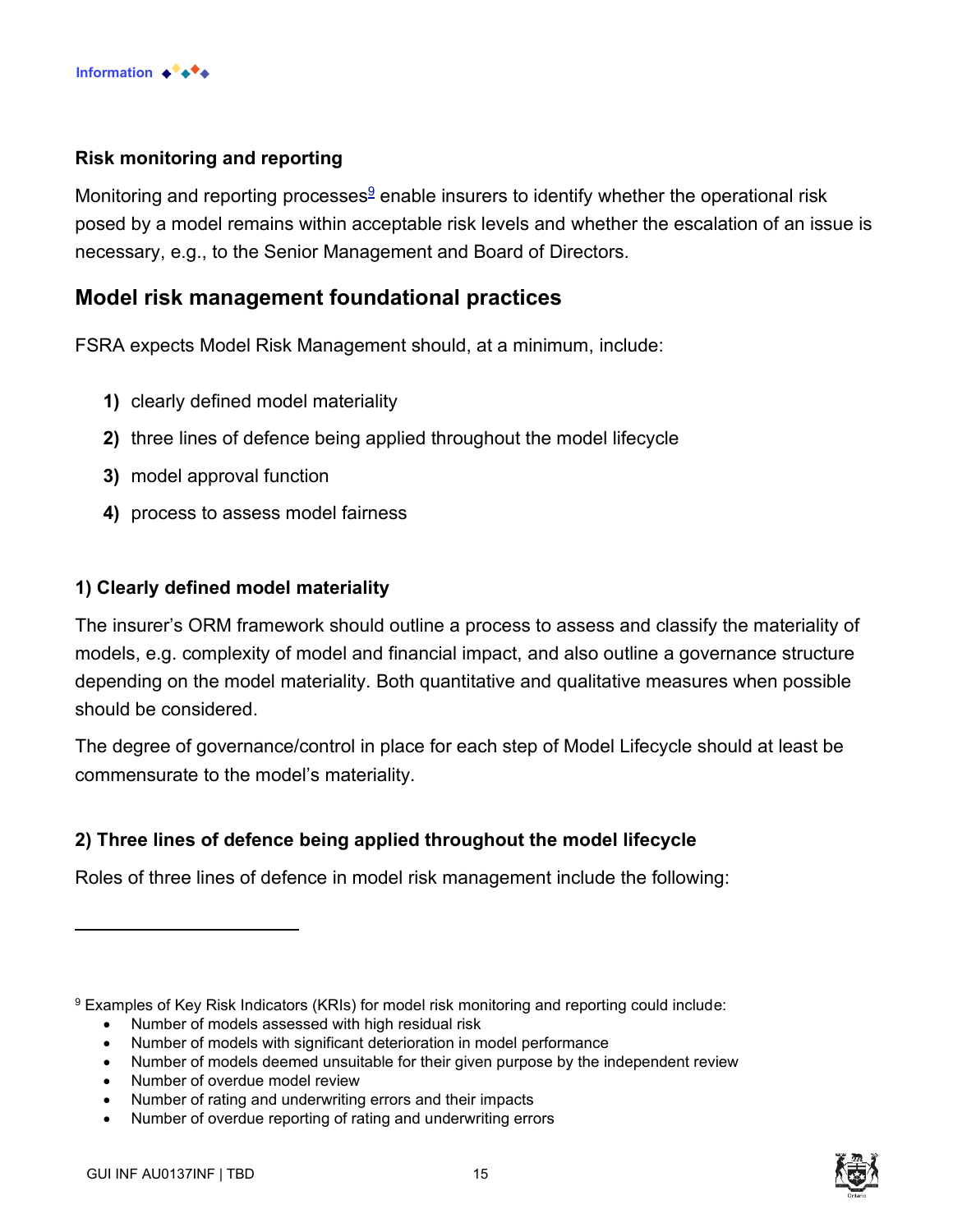

- The first line of defence (e.g. model owner, developer, user  $10$ , etc.) is responsible and accountable for managing the model risk
- The second line of defence should be broadly comprised of two core functions:
	- ➢ **Independent model review:** This function is responsible for the independent vetting and validation $11$  of models, providing conceptual and technical reviews of models developed and maintained, i.e., the full lifecycle of a model is reviewed (from inputs/data to outputs/monitoring).
	- ➢ **Model risk management:** This function is responsible for establishing policies that explain the insurer's Model Risk Management practices and maintaining the model governance framework. Examples include, among others: establishing policies on how model reviews will be prioritized, maintaining an inventory of models, maintaining an inventory of current, accurate, and complete documentation,  $12$ tracking model findings, etc.
- The third line of defence should perform independent periodic review and/or audit of internal model oversight to assess compliance with established policies and procedures.

Based on the materiality of the model, three lines of defence should be adequately applied in each step of the model lifecycle which generally include **development stage, implementation stage, monitoring/review stage** for new/revised models:

 $12$  For example, decisions and key related information around model approvals and implementation processes should be adequately documented.



<sup>&</sup>lt;sup>10</sup> Model owner is the first-line unit(s)/individual(s) responsible for the model selection, coordinating model development, initial testing, ongoing monitoring, outcomes analysis, administering changes and documentation. The model owner could also be the model developer who is responsible for designing, developing, evaluating and documenting models or model user who relies on the model's outputs as a basis for making business decisions.

<sup>11</sup> "Vetting" and "validation" are both review exercises used to determine the appropriateness of a model. To distinguish between both, "vetting" is used to evaluate whether a model is appropriate to place in production whereas "validation" refers to exercises used to ensure that a model in production is still appropriate for use.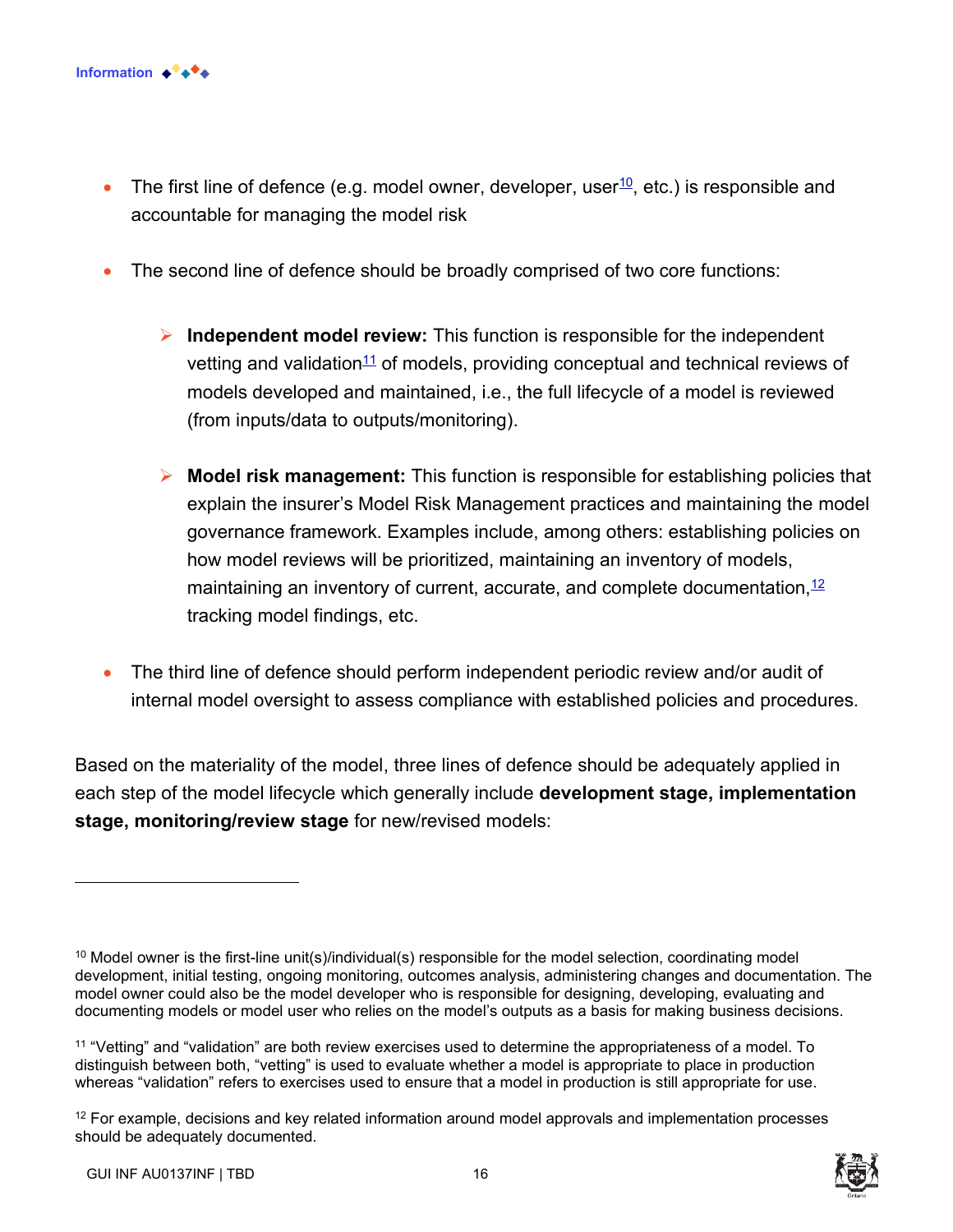- During model development, first line should identify an economic or business rationale for developing a new or revised model and ensure that documentation related to the model development process are comprehensive and address the modelling techniques adopted, and any assumptions/approximations employed, while the second line's review should be sufficiently independent and thorough.
- During implementation, the insurer should ensure the approved model is implemented for its intended purpose and the implemented model reconciles with the intended model. Insurers should perform pre-implementation and post-implementation tests to mitigate the risk of errors.
- During monitoring, the model should be monitored based on emerging data to ensure that it is still appropriate for use. Models should be subject to a periodic review or a review might be initiated in instances where there has been a material event and/or change (e.g., changes in underlying business environment; changes in the size or scope of a business line; deterioration in book of business; changes in mix of business; deterioration in model performance; results of model audits).

#### **3) Model approval function**

To ensure clarity and accountability in deciding which model is sent for implementation, a Model Approval Function (MAF) should be implemented for the purpose of approving new/revised models for operational use. The MAF may be a senior accountable person or a standalone internal committee or a function incorporated into an existing internal committee – insurers may decide what is appropriate for them. The MAF should review all relevant materials as a basis to make its decision – this includes items such as the model's results, materials from second line's review, documentation, identified findings, etc. The ORM framework should outline how it establishes the MAF.

Models approved for use by the MAF should satisfy all applicable legislative requirements and regulatory Guidance. The MAF should also understand how any other model(s) may have materially influenced the development of an implemented model. The MAF should be presented with not only the model intended for implementation but also details about the other models that influenced the one intended for implementation.

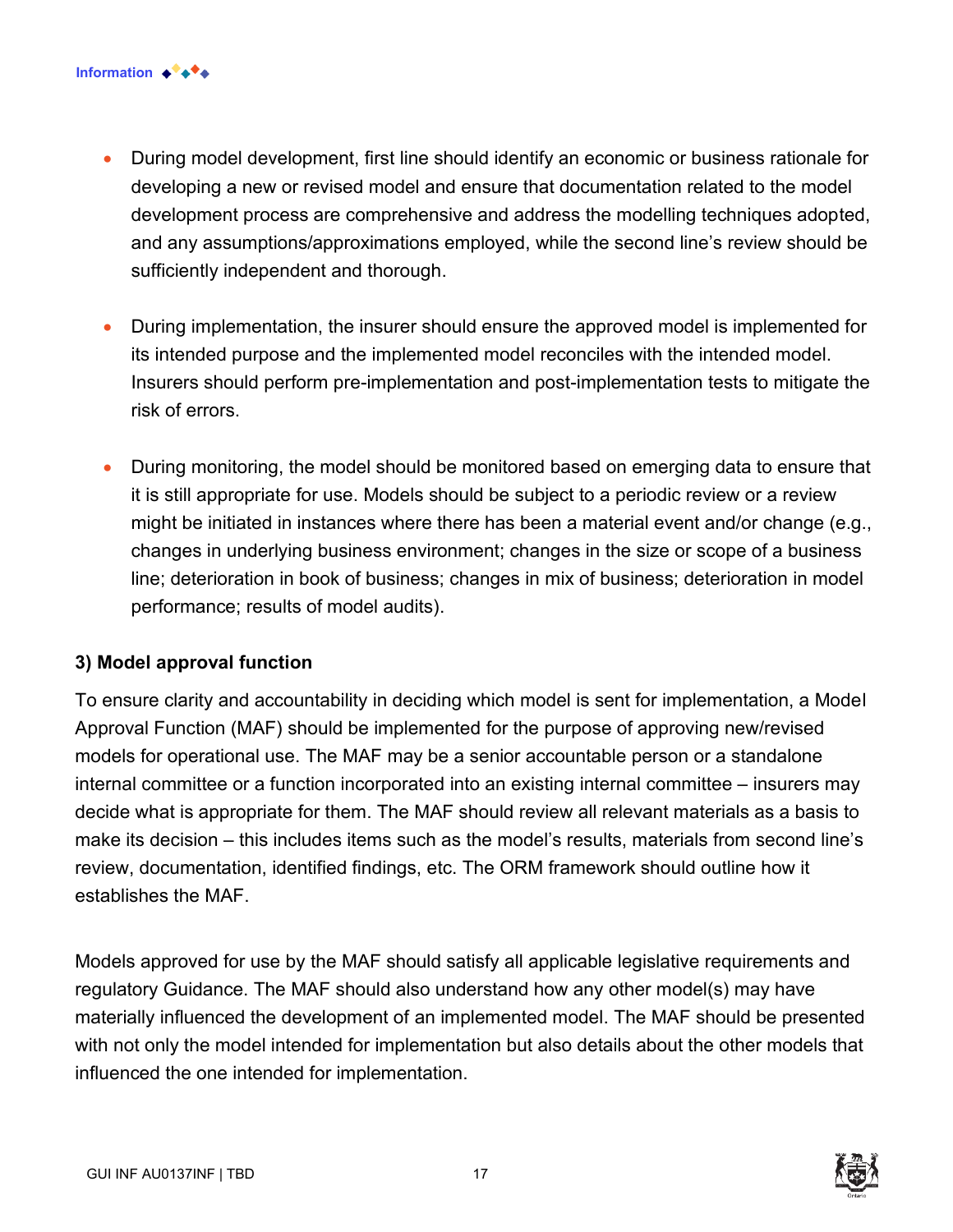Depending on the size and complexity of the insurer, along with the materiality of the model being reviewed, it may be acceptable for the roles of model reviewer and approver to be combined, provided that there is no potential conflict of interest and independence is maintained. The insurer's policies/processes should outline how it handles this situation.

#### **4) Process to assess model fairness**

Insurers should have processes and tools to ensure there is no unfair discrimination in models used for rating and underwriting, throughout the modelling process:

- **Inputs:** Insurers must ensure they are not using any prohibited variables. Other examples of considerations include, among others: processes and controls that ensure the ethical use of data, enable insurers to detect errors and/or bias and mitigate the impacts, where possible.
- **Processing/computation:** The goal of modelling should not be only to maximize predictive performance but to do so subject to a fairness constraint. Examples of considerations include, among others: whether there is alternative specification of the model which has less adverse impact on a customer group but still achieves the level of predictive power/strength of quality.
- **Outputs:** Insurers should ensure they have implemented measures that allow them to assess and track fairness of model outputs. Examples of considerations include, among others: a process/tool to ensure that the model's outputs are aligned with its fairness objectives and other objectives, a process in place to detect unintended model use and unintended harms to individuals or groups during model monitoring and review.

#### **Interpretability and explainability of AI/ML models**

The complexity and automated nature of artificial intelligence (AI) and machine learning (ML) models can amplify the risk of models being developed in an unfair manner. To mitigate this risk, insurers should establish tools that enable the interpretability and explainability of AI/ML models, which FSRA has defined as follows: